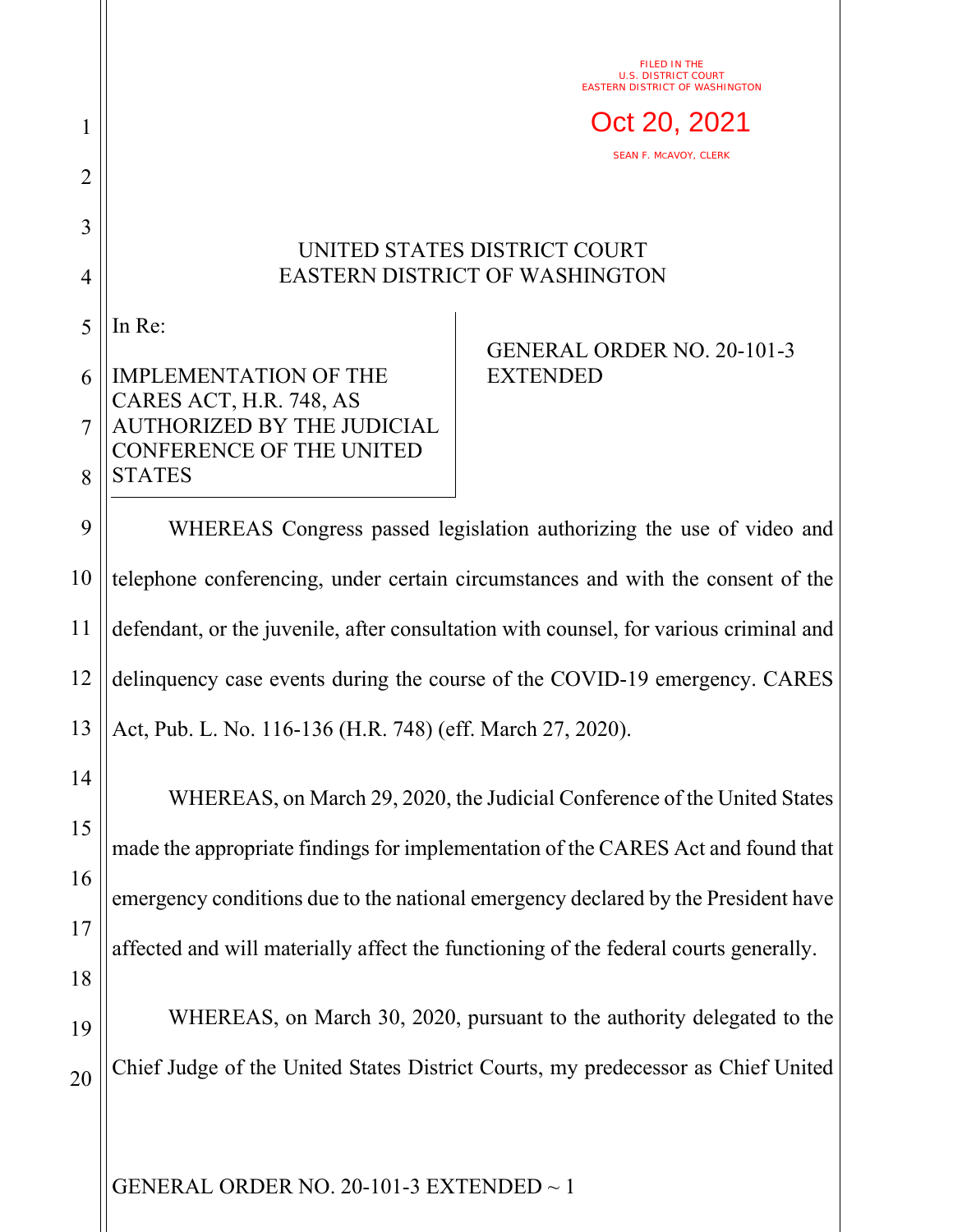1 2 3 4 5 States District Judge for the Eastern District of Washington entered, sua sponte, General Order 20-101-3, Implementation of the CARES Act, which, effectuated, inter alia, the use of video conferencing, or telephone conferencing if video conferencing is not reasonably available, for certain criminal proceedings and events. This General Order was extended for additional 90 day periods on June 26, 2020, September 18, 2020, December 8, 2020, February 24, 2021, and again on June 17, 2021.

According to the CARES Act, the chief judge must "review the extension of authority not less frequently than once every 90 days until the earlier of—(i) the date on which the chief judge (or other judge or justice) determines the authorization is no longer warranted; or (ii) the date on which the emergency authority is terminated under paragraph  $(5)$ ." § 15002(b)(3)(B).

As Chief United States District Judge for the Eastern District of Washington, I have conducted such review and find that an extension is once again warranted.

**ACCORDINGLY, IT IS HEREBY ORDERED** that General Order 20- 101-3 is **EXTENDED** for another 90 days from today.

1. Pursuant to § 15002(b)(3) of the CARES Act, this extended authorization will remain in effect for 90 days unless terminated earlier. If emergency conditions continue to exist 90 days from the entry of this order, this

GENERAL ORDER NO. 20-101-3 EXTENDED ~ 2